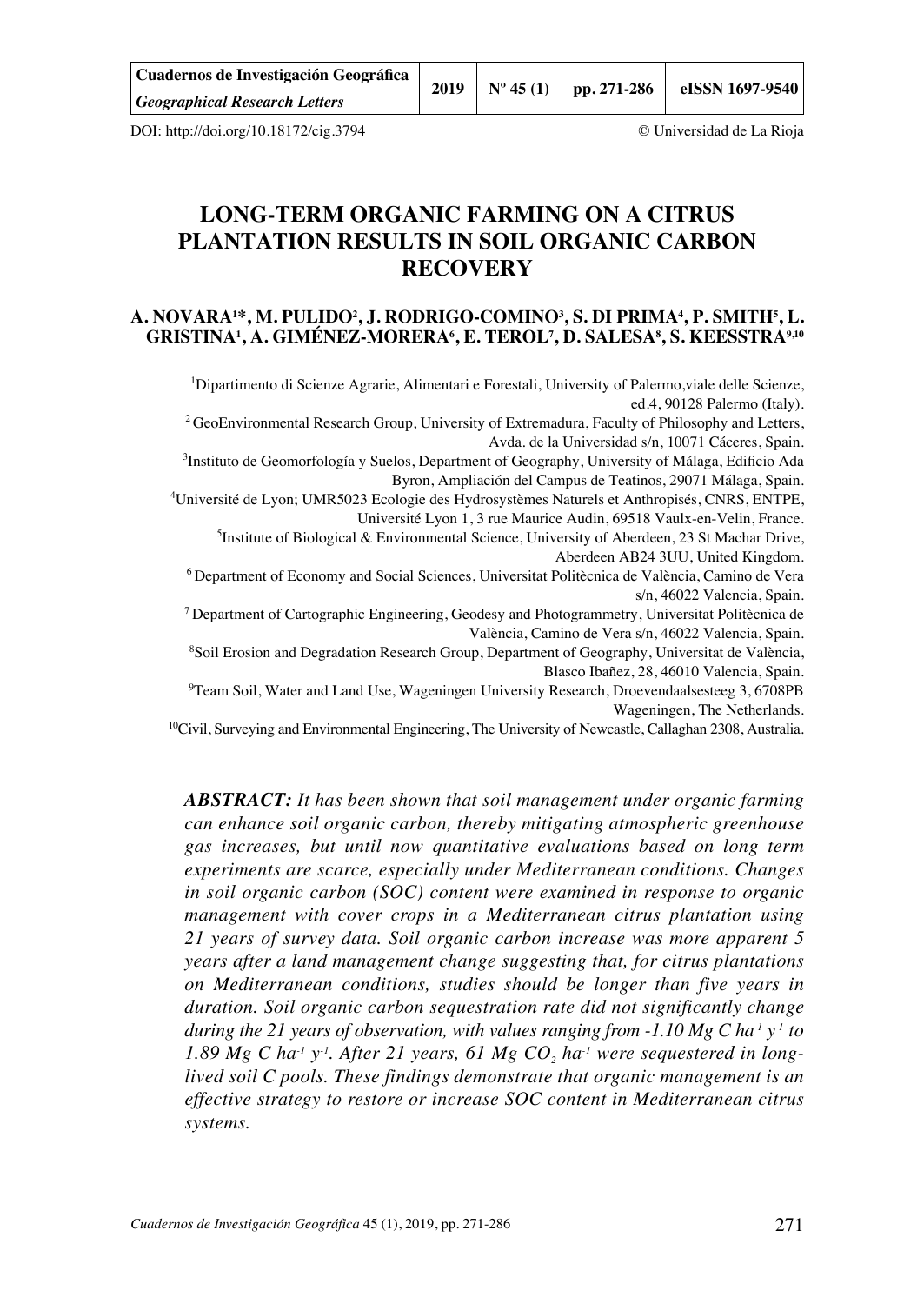## *La agricultura ecológica a largo plazo en plantaciones de cítricos permite la recuperación del carbono orgánico del suelo*

*RESUMEN: Se ha demostrado que el manejo del suelo bajo agricultura ecológica puede aumentar el contenido de carbono orgánico en el suelo moderando el incremento de los gases de efecto invernadero, pero hasta la fecha las evaluaciones cuantitativas basadas en mediciones a largo plazo han sido escasas, especialmente bajo condiciones mediterráneas. En esta investigación se examinaron los cambios en el contenido de carbono orgánico como respuesta a la agricultura ecológica con cobertura vegetal en una plantación de cítricos en el área mediterránea, utilizando una base de datos de 21 años. El incremento de contenido de carbono orgánico en el suelo fue más evidente tras cinco años desde el cambio del manejo del suelo, sugiriendo que, para plantaciones de cítricos en ambientes mediterráneos, los estudios deberían tener una duración superior a cinco años. La sata de secuestro de carbono orgánico no cambió significativamente durante los 21 años de observaciones, con valores que oscilaron entre -1.10 Mg C ha<sup>-1</sup> a<sup>-1</sup> y 1.89 Mg C ha<sup>-1</sup> a<sup>-1</sup>. Tras 21 años, un total de*  $61$  t CO<sub>2</sub> ha<sup>-1</sup> fueron secuestradas en las áreas de acumulación de carbono en el *suelo. Estos resultados demuestran que la agricultura ecológica es una estrategia efectiva para restaurar o incrementar los niveles de carbono orgánico en el suelo en los sistemas de cítricos mediterráneos.*

**Key words:** Organic carbon, citrus, long-term experiment, carbon sequestration rate.

**Palabras clave:** Carbono orgánico, cítricos, experimento a largo plazo, tasa de secuestro de carbono.

> Received: 1 November 2018 Accepted: 13 December 2018

\*Corresponding author: Agata Novara, Dipartimento di Scienze Agrarie, Alimentari e Forestali, University of Palermo, viale delle Scienze, ed.4, 90128 Palermo (Italy). E-mail address: agata.novara@unipa.it

## **1. Introduction**

Organic farming has been suggested as a potential solution to achieve sustainable agriculture management given some of the hazards and environmental damage caused by the widespread use of agro-chemicals in the Green Revolution during the 20<sup>th</sup> century (Benbrook and McCullum-Gómez, 2009; Argyropoulos *et al.*, 2013; Seufert *et al.*, 2017). Organic farming is a strategy based in the use of natural products to achieve sustainable agriculture (Rigby and Cáceres, 2001). Organic farming is based in the natural cycles of nutrients, and avoids any use of chemicals that damage life, soils, water and air quality and is accepted even more widely by stakeholders (Michelsen, 2001). Organic farming can be practiced on any crop, and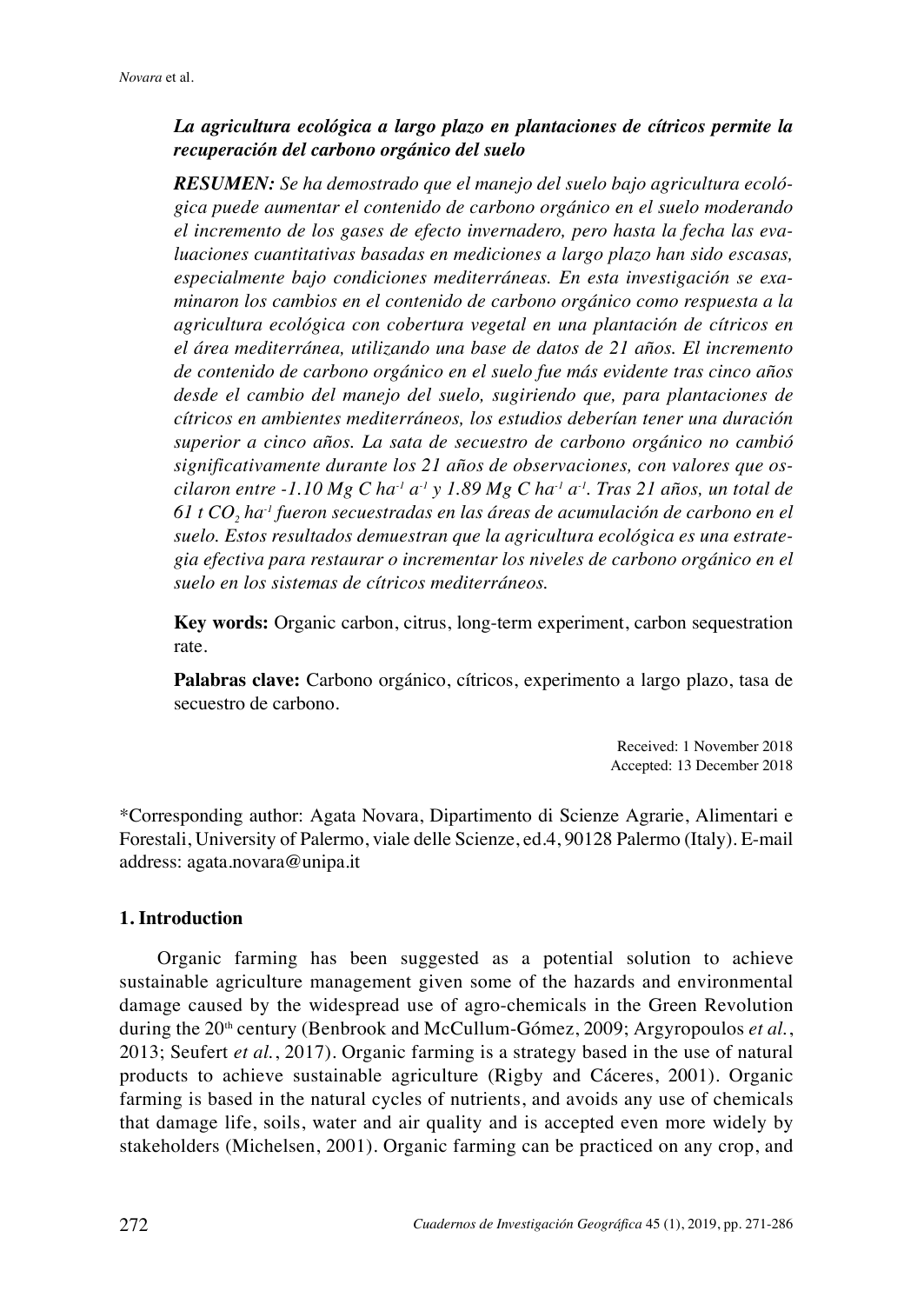in vineyards can help to achieve sustainable management (Kapović Solomun *et al.*, 2018; Wang *et al.*, 2018).

Soils are a key component of the Earth system as they mediate hydrological, erosional, biological and geochemical cycles (Davidson and Janssens, 2006; Gruber and Galloway, 2008). The importance of soils in the Earth system is widely recognized, and they underpin the delivery of many of the United Nations Sustainable Development Goals (Keesstra *et al.*, 2016a). Preserving soil is essential for sustainability, as soils provide vital functions to plants and animals, produce food, biomass and raw materials, habitat, maintain the gene pool, the carbon sink, and manage water, minerals and nutrient cycles (Smith *et al.*, 2015). The United Nations highlighted that soil protection is a key land-use policy issue and there is a need to develop strategies to maintain soil quality, soil functions and services to achieve sustainability (Keesstra *et al.*, 2016b, 2018; Panagos *et al.*, 2016; Paleari, 2017).

Previous research demonstrated that organic farming can improve soil quality, from a physical, chemical and biological point of view. Natural soil fertility can be enhanced by organic farming (Maeder *et al.*, 2002) and organic farming promotes below- and above-ground biota (Birkhofer *et al.*, 2008). A comparison of organic and conventional farming systems shows that the soil organic carbon (SOC) content and soil biology indicators were greater after 21 years of organic farming (Fließbach *et al.*, 2007). Different chemical and biological indicators demonstrated the positive impact of organic farming systems in Central Italy (Marinari *et al.*, 2006). Glover *et al*. (2000) applied a systematic rating method to determine soil quality in conventional, organic and integrated apple orchards, and Liebig and Doran (1999) measured the impact of organic practices on soil quality indicators. Schjonning *et al*. (2002) found that soil organic carbon increased in quality in humid sandy loam soils under organic agriculture. Most of these changes occur because organic farming improves soil fauna (Crittenden *et al.*, 2014) and natural soil fertility (Bowles *et al.*, 2014). Organic farming reduces soil losses and promotes the use of catch crops, mulches, weeds or chipped pruned branches (Kirchhoff *et al.*, 2017; Cerdà *et al.*, 2018a). Increased plant and litter input reduces losses of soil and SOC, and promotes soil fertility and soil resilience. This impact is based in the increase in SOC, which underpins many positive soil characteristics (Smith *et al.*, 2015). Macilwain (2004) suggests that organic farming can be the future solution for the improvement of agroecosystems. Organic farming also encourages natural pest control (Crowder *et al.*, 2010), and will likely improve agricultural sustainability (Reganold *et al.*, 2001). It has also been suggested that organic farming can transform agricultural soils into a sink of carbon as a way to reduce global warming (Skinner *et al.*, 2014). This idea has attracted political attention since 2016, when a new international initiative was launched by France to mitigate climate change by sequestering carbon in the form of SOC. It was argued that an additional 4 parts per thousand, or "4 per mille" of SOC per year would help reach the French climate change mitigation target and this is based on the high capacity that degraded soils have to sequester SOC (Averill *et al.*, 2014; Fujisaki *et al.*, 2015; Lehmann and Kleber, 2015).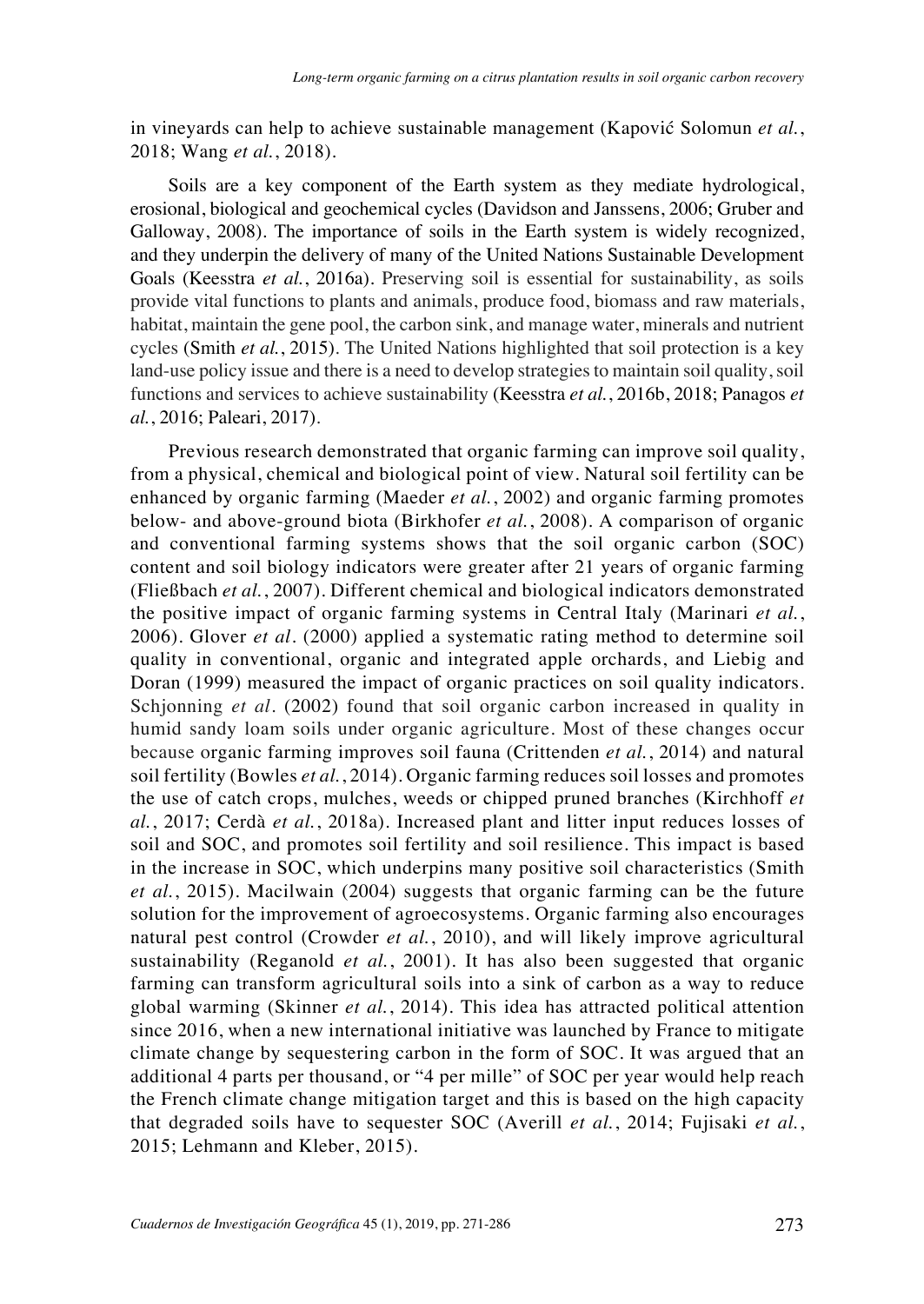*Novara* et al.

Changes in SOC triggered by organic farming have been widely studied in temperate climates (Sommer and Bossio, 2014; Catalán *et al.*, 2016; Smith, 2016), but little is known in arid and semiarid climatic conditions. This is also true for the Mediterranean region which produces large amounts of citrus, vine, grapes, olive oil, fruits and vegetables that need a healthy soil with sufficient nutrients, normally supplied by the soil organic matter (Lugato *et al.*, 2014; Álvaro-Fuentes *et al.*, 2014; Schillaci *et al.*, 2017). However, due to intensive production over centuries, most soils are depleted in natural organic matter (Borrelli *et al.*, 2016; Montanaro *et al.*, 2017; Novara *et al.*, 2017). The current citrus production in Eastern Spain is modern, technical and uses large inputs of agrochemicals, and induce high erosion rates (Cerdà *et al.*, 2009) and low infiltration rates (Di Prima *et al.*, 2018). These systems need strategies to reduce the soil losses (Cerdà *et al.*, 2018b, 2018c; Keesstra *et al.*, 2019) and improve soil quality (Hondebrink *et al.*, 2017).

Citrus has been grown since the  $19<sup>th</sup>$  century, and due to rising market prices in Europe, they were among the first systems to use seabird guano (manure) from Peru and natural Chilean sodium nitrate (Chile Saltpetre) for fertilization, though soon after, chemical fertilizers were introduced. Next to the success of the conventional citrus plantation, the development of the European Union regulations and incentives for organic farming in the 1990s resulted in the growth of organic farming, which now accounts for 3% of the citrus land, and is expected to grow in future due to favourable markets for organic products. The growth in organic citrus farming is an opportunity to increase the amount of carbon stored in the soil system and to reduce atmospheric  $CO<sub>2</sub>$ , thereby contributing to the mitigation of climate change. Long-term measurements are necessary to understand the behaviour of natural systems (Novara *et al.*, 2019). To determine the evolution of soil carbon content, we measured SOC content in citrus orchards between 1995 and 2016. These long term measurements shed light on the evolution of SOC and the impact of land management on ecosystem services *via* carbon sequestration useful to provide information for establishing incentives, guidelines and environmental policies. Therefore, the aim of this study is to examine, under field conditions, the long-term changes of SOC under organic farming management in citrus orchards in a Mediterranean environment.

## **2. Material and methods**

## *2.1. Study area and experimental design*

This research was carried out at the Alcoleja Experimental Station located in the Cànyoles river watershed in Eastern Spain (UTM: 709191X, 4316356Y; Zone 30), at 156 m.a.s.l.. The climate is Mediterranean with a mean annual precipitation of 545 mm and a mean annual temperature of 16 ºC. The soil is a Xerorthent (Soil Survey Staff, 2014). The texture of the soil is a clay-loam, consisting of 19.8% clay, 42.1% silt, and 38.0% sand. A 1 ha research plot was selected with orange plantations (45 years old) of the Naveline variety (rootstock Cleopatra). The trees are planted at 5 x 4 m in distance and the plot is irrigated by flooding in summer every 21 days and during drought periods. The irrigation water comes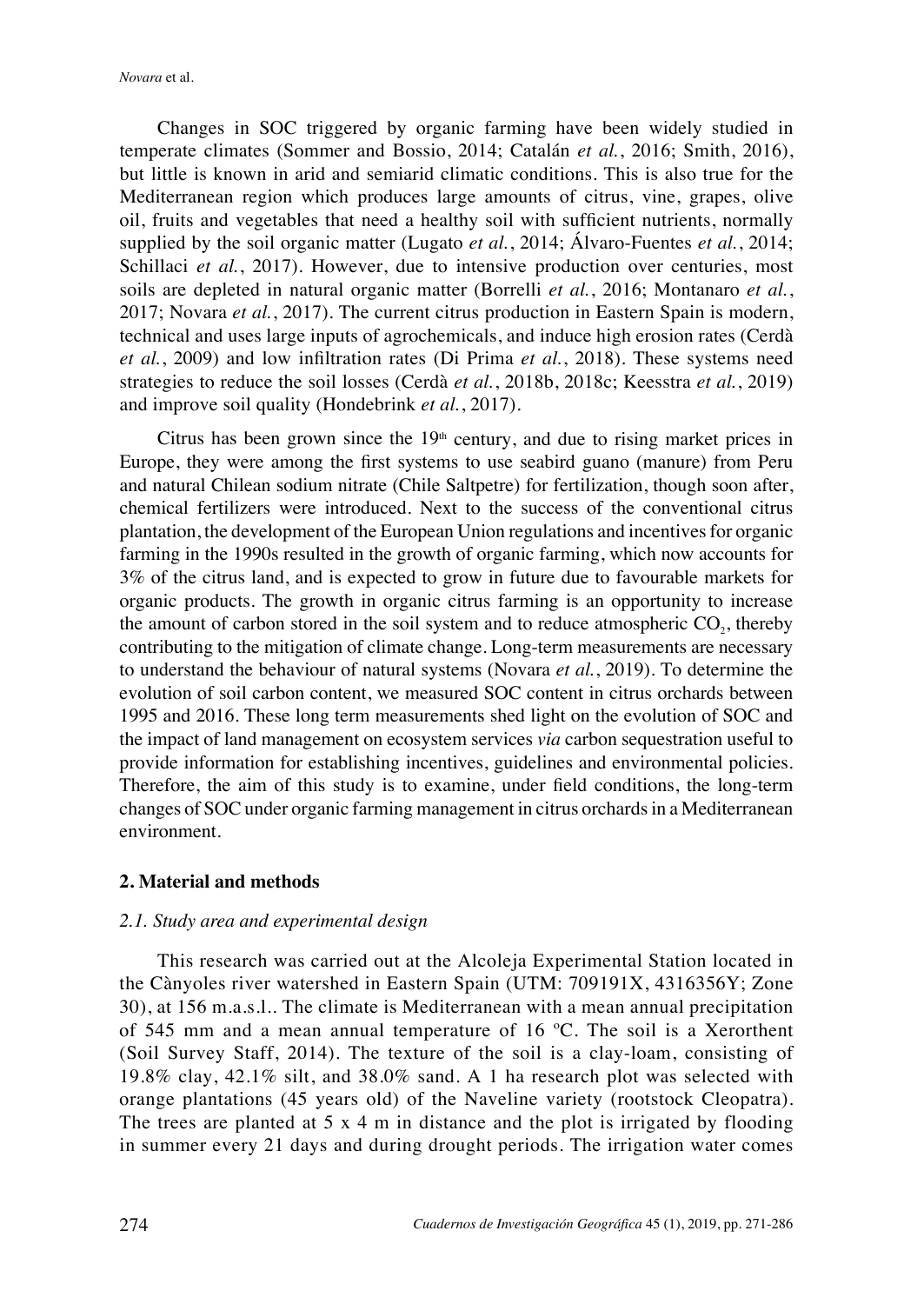from a natural spring (Riu de Sants), though in summer, the water is pumped from the same aquifer when there is a shortage in the river discharge, which has been frequent since the 1980s due to aquifer depletion. The spring supplies the discharge for the irrigation and is 2 km from the experimental station. The studied soil was managed as a conventional (chemical) farm from the 1960s until 1994, when the orange trees were planted. Since 1995, organic farming management has been applied, with chipped pruned branches and weeds, and manure from sheep at an application rate of 15 Mg ha<sup>-1</sup> (0.06% N, 0.02% P<sub>2</sub>O<sub>5</sub>, and 0.07% K<sub>2</sub>O) applied once per year in early spring (usually around March  $19<sup>th</sup>$ ). The soil was sampled each winter and summer at 0-1, 2-3, 7-8, 17-18, and 30-31 cm soil depth (10 replicas \* 5 soil layers= 50 samples). The weeds were cut with a small hand-cutting machine and no heavy machinery was used as the space between trees does not allow heavy machinery to pass. Field-moist soil samples were sieved at 2 mm and stored at environmental temperatures; SOC content (g  $kg<sup>-1</sup>$ ) was determined using the Walkley and Black (1934) method for the duration of the experiment. Soil bulk density was measured with the ring method.

#### *2.2. Data Analysis*

Soil organic carbon sequestration rate (Mg ha<sup>-1</sup> yr<sup>-1</sup>) for each soil layer was calculated as the ratio between SOC change during the long-term experiment and the duration (in years) of the experiment. The SOC stock difference between 1995 and 2016 was converted to CO<sub>2</sub> using stoichiometric ratio CO<sub>2</sub>/C (3.667). After checking data normal distribution, statistical difference between the first (summer, 1995) and the last sampling data (winter, 2016) was checked by Tukey test for each sampling depth.

## **3. Results and discussion**

#### *3.1. Soil organic carbon under organic farming*

Soil organic carbon stock in the 0-31 cm soil depth significantly increased after 21 years of organic farming management, ranging from 4.5 g  $kg<sup>-1</sup>$  in 1995 to 9.7g kg<sup>-1</sup> in 2016 (Fig. 1). The highest SOC content increase was in the top soil layer (0-1cm), ranging from  $11.8 \pm 1.3$  g kg<sup>-1</sup> in 1995 to  $55.3 \pm 8.8$  g kg<sup>-1</sup> in 2016 (Fig. 2). The first layer received more C input from litter, pruning residues, manure and spontaneous vegetation, leading to the large increase in SOC content. The rate of increase in SOC was lower during the first 5 years since organic farm conversion (Fig. 2). This suggests that the pruning residues and other organic inputs (weed biomass), which were not incorporated into the soil, need a period of about 5 years before they become part of the soil. After the first 5 years, the SOC showed a logarithmic increase in the first soil layer, which was not recorded in the deeper layer (Fig. 2). In addition, the soil under conventional farming had very few soil biota (Walmsley and Cerdà, 2017), which need time to recolonize the site that has been taken into organic production. This period of recolonization may also be the reason for the time lag of 5 years for change in SOC.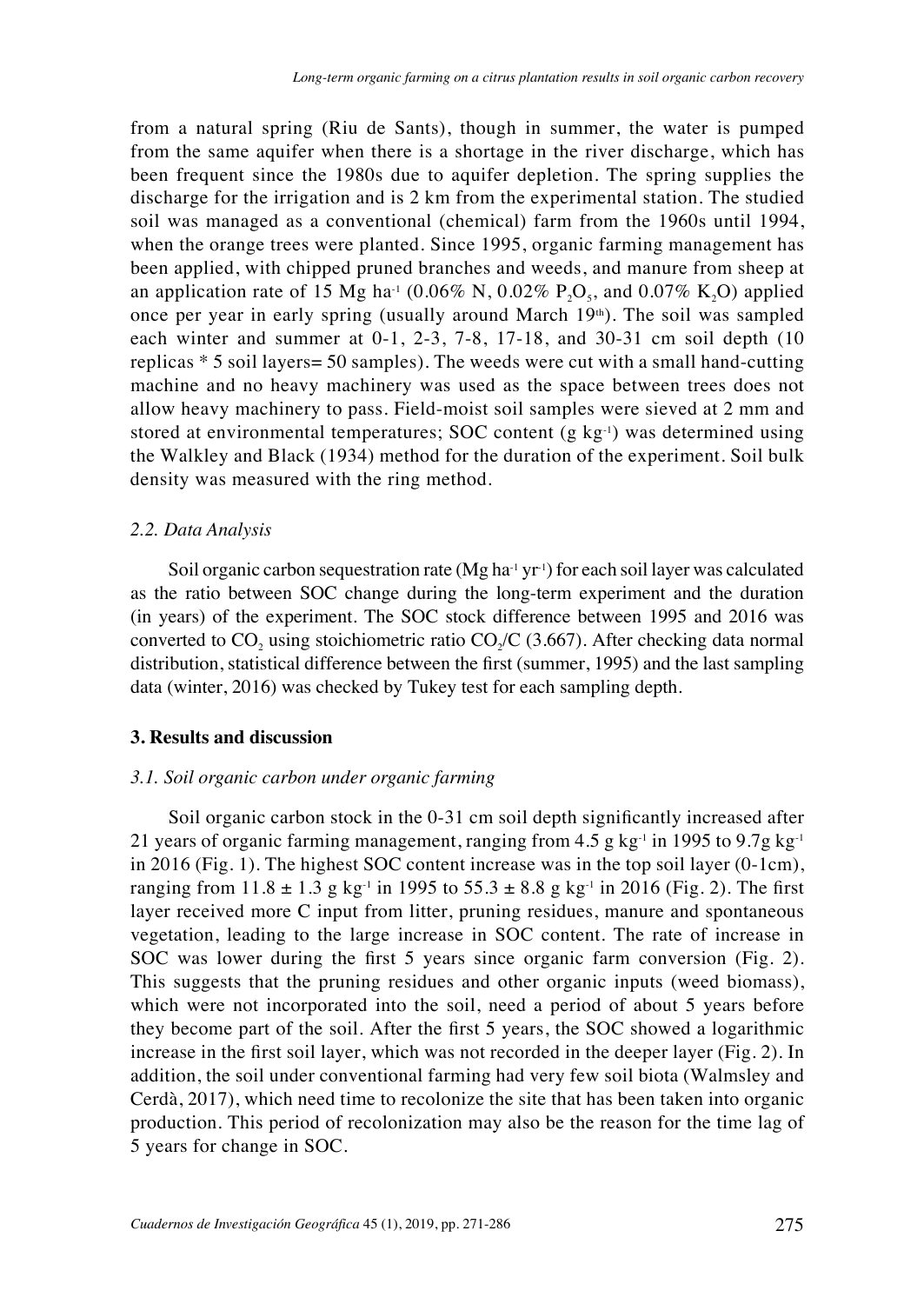*Novara* et al.



*Figure 1. Soil organic carbon content (g kg-1) during the long term experiment in 0-31 cm soil depth. Pictures of the citrus orchard in 1995 and 2016.*

The effect of organic farming on SOC content over 21 years decreased with soil depth (Fig. 3). The increase of SOC was 126% in the 2-3cm soil depth, 51% in the 7-8 cm soil depth, and 53% at 17-18 cm soil depth. The SOC increase was not significantly different at 31 cm soil depth, although the SOC content slightly increased from 3.29  $\pm$ 0.96 g kg<sup>-1</sup> to  $3.66 \pm 2.02$  g kg<sup>-1</sup> (Fig. 3).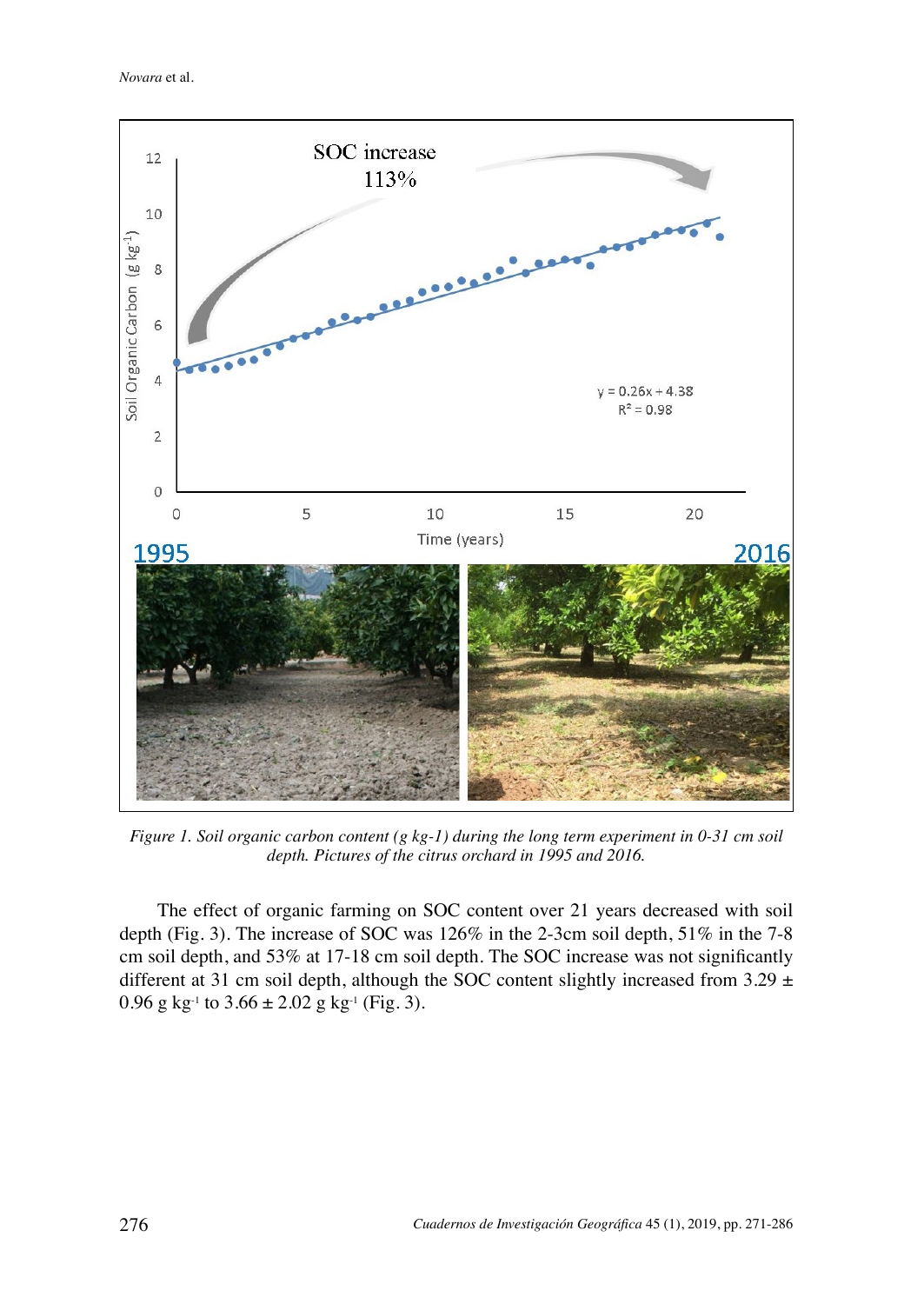

*Figure 2. Soil organic carbon content in the top three soil layers (0-1cm; 2-3 cm and 7-8 cm) during 21 years of citrus organic farming. Bars indicate standard error (n=10).*



*Figure 3. Soil organic carbon content in the deepest two soil layers (17-18cm and 30-31cm) during 21 years of citrus organic farming. Bars indicate standard error (n=10).*

## *3.2. Effect of organic farming on soil bulk density*

Organic farming had a significant effect on soil bulk density in all soil layers, except for 30-31 cm soil depth (Fig. 4). After 21 years, the bulk density values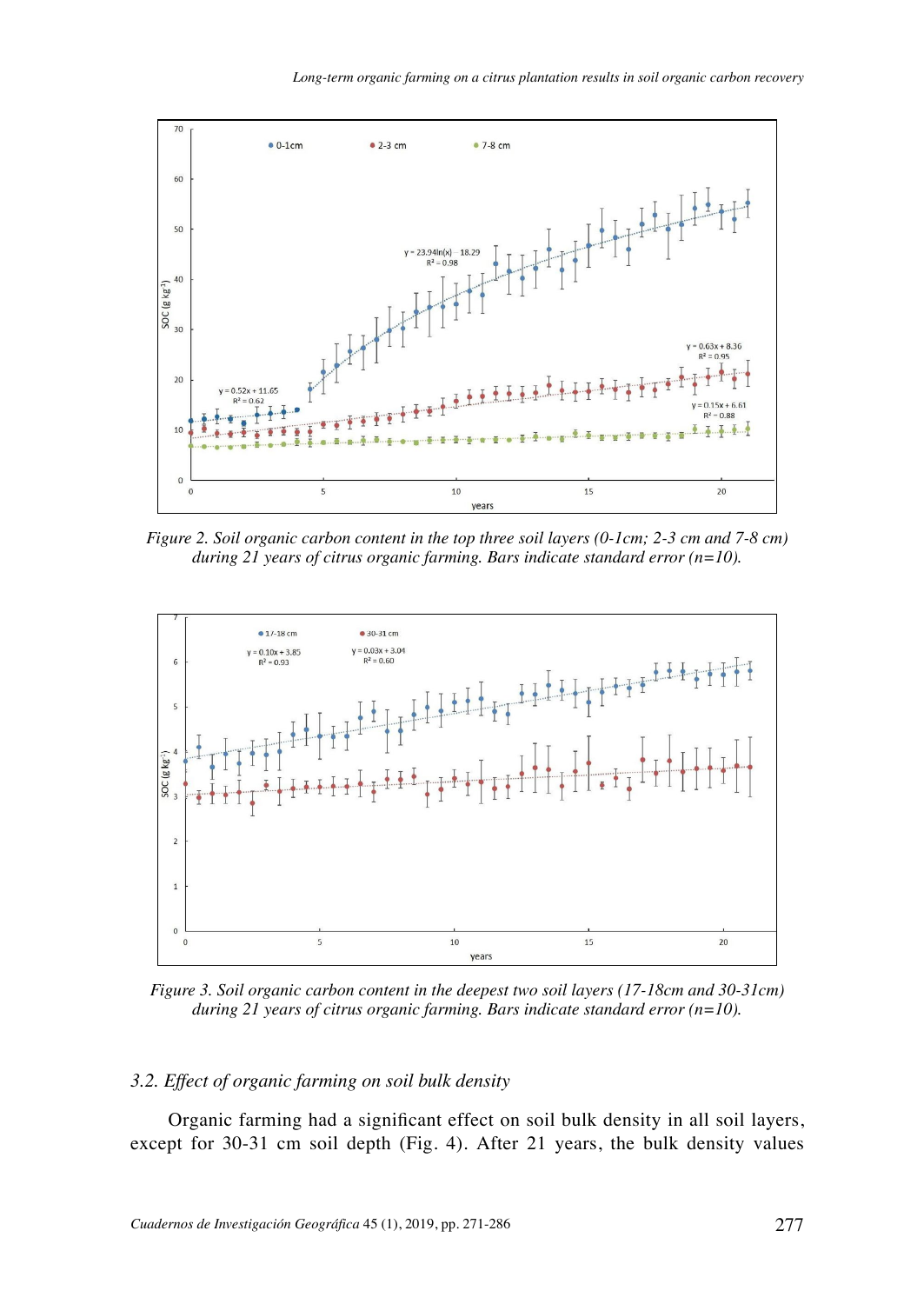decreased by 16 %, 17%, 12% and 12% in 0-1cm, 2-3cm, 7-8cm and 17-18cm soil depths, respectively. These findings were consistent with several studies which demonstrated that organic matter decreases bulk density, due to a decrease of the denser mineral fraction, and due to an increase of aggregation and soil pores (Khaleel *et al.*, 1981; Pagliai, 1988). However, the results of this study were in contrast with other long-term field experiments which found an increase in bulk density using alternative management due to no till. Several authors found that under no till management, soils had greater bulk density in comparison to conventional tillage, despite the fact that residues were left in the field (da Silva *et al.*, 2001; Kushwaha *et al.*, 2001). Our data showed an increase in the bulk density in the top layer in the first 5 years, during which time that the soil organic matter did not increase significantly (Fig. 3), and most likely the soil biota had not yet recovered. The soil in the top layer that was tilled for millennia is slightly compacted. This is also clearly observed in fields that are under no-tillage practice in combination with the use of herbicides (Di Prima *et al.*, 2018). Here the bulk density increased, causing much lower infiltration capacity and higher runoff and erosion (Keesstra *et al.*, 2016b). However, in the organically farmed site of our study, the soil was left untouched and fed with organic matter from the top. This is why the behaviour contrasts with tilled soils and has similar organic matter behaviour to forest soils (Adams, 1973; Ellert and Bettany, 1995; Périé and Ouimet, 2008).



*Figure 4. Evolution of soil bulk density in different soil layers.*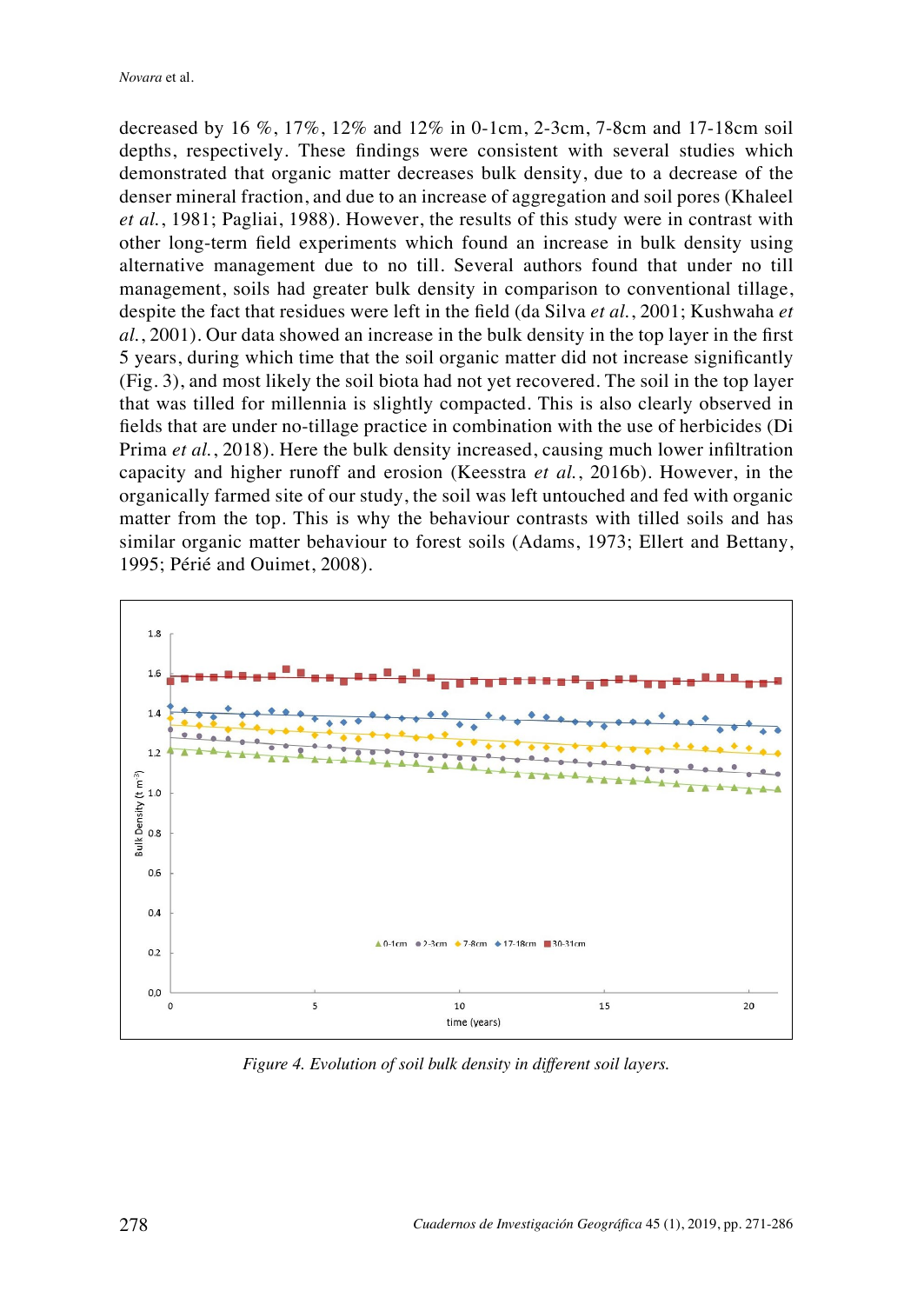## *3.3. Soil organic carbon stock and sequestration rate*

Over the whole 21-year period, 16.5 Mg ha<sup> $1$ </sup> of organic carbon was sequestered into the soil, corresponding to a SOC sequestration rate of 0.78 Mg C ha<sup>-1</sup>y<sup>-1</sup> (Fig. 5). The same C sequestration rates were found in Mediterranean environments after the conversion from conventional to alternative soil management using cover cropping residues: for instance, in a meta-analysis (16 studies) Vicente-Vicente *et al*. (2016) found average values of C sequestration of 0.78 Mg ha<sup>-1</sup>y<sup>-1</sup> after the conversion of orchard from conventional to cover crop soil management. In a meta-analysis (74 studies), Gattinger *et al*. (2012) found, on average, a C gain of  $0.45 \pm 0.21$  Mg C ha<sup>-1</sup> y<sup>-1</sup> for organic treatments in comparison to conventional management.



*Figure 5. Soil organic carbon (Mg ha<sup>-1</sup>) stock in different soil layers. The same letter for each soil layer indicates no significant difference in SOC stock between the two dates (1995 and 2016). The annual C sequestration rate did not significantly change during the 21 years of observation in this study, with values ranging from -1.10 Mg C ha<sup>-1</sup>*  $y^{-1}$  *to 1.89 Mg C ha<sup>-1</sup>*  $y^{-1}$ *. This result was in contrast with other studies carried out in semiarid environments, where an asymptotic trend of SOC stock in relation to time or C input was found (Gattinger et al., 2012; Novara et al., 2016). The linear increase of SOC under organic citrus management indicates that SOC steady state has not been reached and that the whole soil practices (residue, no till, and weed biomass residue) are still effectively contributing to SOC restoration and with continued carbon sequestration after 21 years.*

The introduction of organic farming in citrus plantations resulted in an increase in SOC content, thereby contributing to greenhouse gas mitigation. After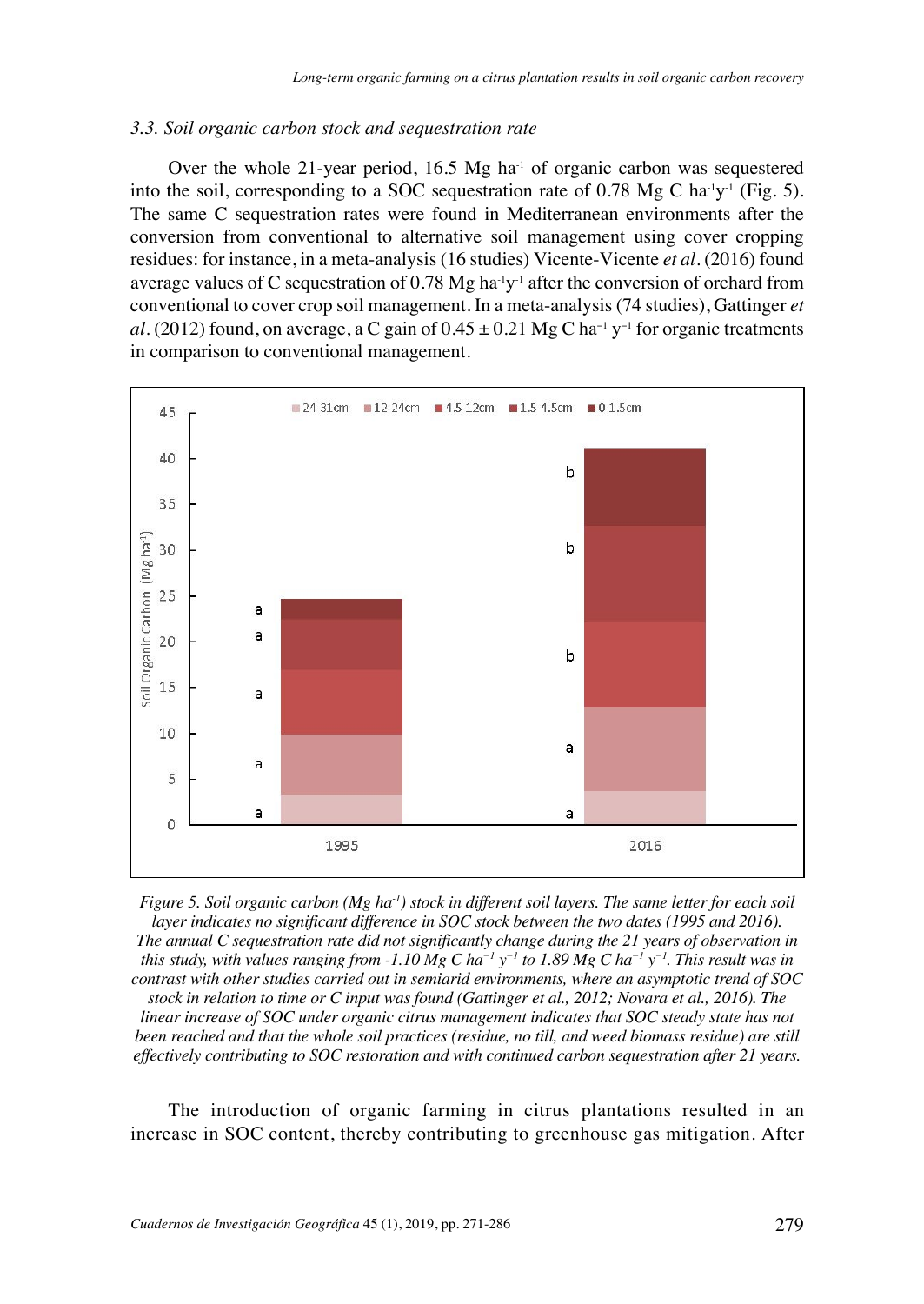21 years, 61 Mg  $CO$ ,  $ha^{-1}$  was sequestered and converted to long-lived SOC pools. Since the increase in SOC began to be seen after 5 years since land management change, studies of soil C change in Mediterranean environments should be longer than five years.

## *3.4. The benefits of organic farming*

The experimental research conducted at the L'Alcoleja study site demonstrates that organic farming increases soil organic matter content and can sequester carbon from the atmosphere. But there is more. The scientific literature shows that organic farming also contributes to healthy soils due to the lowering of the bulk density such as found here. Other researchers found that organic farming contributes to increasing floral and faunal diversity. Hole *et al*. (2005) found that there is a clear benefit when organic farming is applied, and this varies among taxa (Fuller *et al.*, 2005). This is also related to the improved natural fertility of the soil that allows for higher biodiversity, which leads to an improvement of the ecosystem services offered by the soil to human society (Winqvist *et al.*, 2012).

More than fauna and flora, organic farming also offers a more diverse landscape. The research of Smith *et al*. (2010) showed that organic farming contributes to landscape heterogeneity and this is related to the landscape complexity, as Norton *et al*. (2009) found that there is a clear threshold when organic farming substitutes nonorganic farming. The impact of organic farming goes further when analysed from a holistic point of view. Pimentel *et al*. (2005) found that environmental, energetic and economic comparisons between organic and conventional farming systems show that organic farms are more sustainable. The impact of organic farming can also affect the quality of the products with higher nutritional quality, leading to better services to humankind (Worthington, 2001). The establishment of the organic farming must contribute to clean water, as all farming delivers nutrients to the soil and fluvial system (Pang and Letey, 2000; Schröder *et al.*, 2004). Organic farming has similar environmental impacts as land abandonment. From the water resources point of view, there is more water intercepted (catch crops, grass covers) and more water use by the plants such as Lana-Renault *et al*. (2018) and Zuecco *et al*. (2018) demonstrated at catchment scale, and Cerdà *et al*., (2018c) at plot scale. The benefits of organic farming are similar to the use of restoration strategies, such as Hueso-González *et al*. (2017) found in fire-affected land with the use of compost and with the use of chipped pruned branches and straw mulches.

## **5. Conclusion**

Organic farming in citrus plantations is a significant strategy for SOC restoration and climate change mitigation. Although sequestration of SOC is more difficult in a Mediterranean environment due to the climatic conditions, results of a 21-years experiment showed a significant SOC increase in the first 0-31 cm of soil. Most of the organic matter was accumulated in the surface, as no-tillage took place in the orchard. There was a constant increase in SOC with an average of 0.78 Mg C ha<sup>-1</sup> y<sup>-1</sup> that finally resulted in 61 t  $CO<sub>2</sub>$  ha<sup>-1</sup> sequestered over the research period. These findings provide a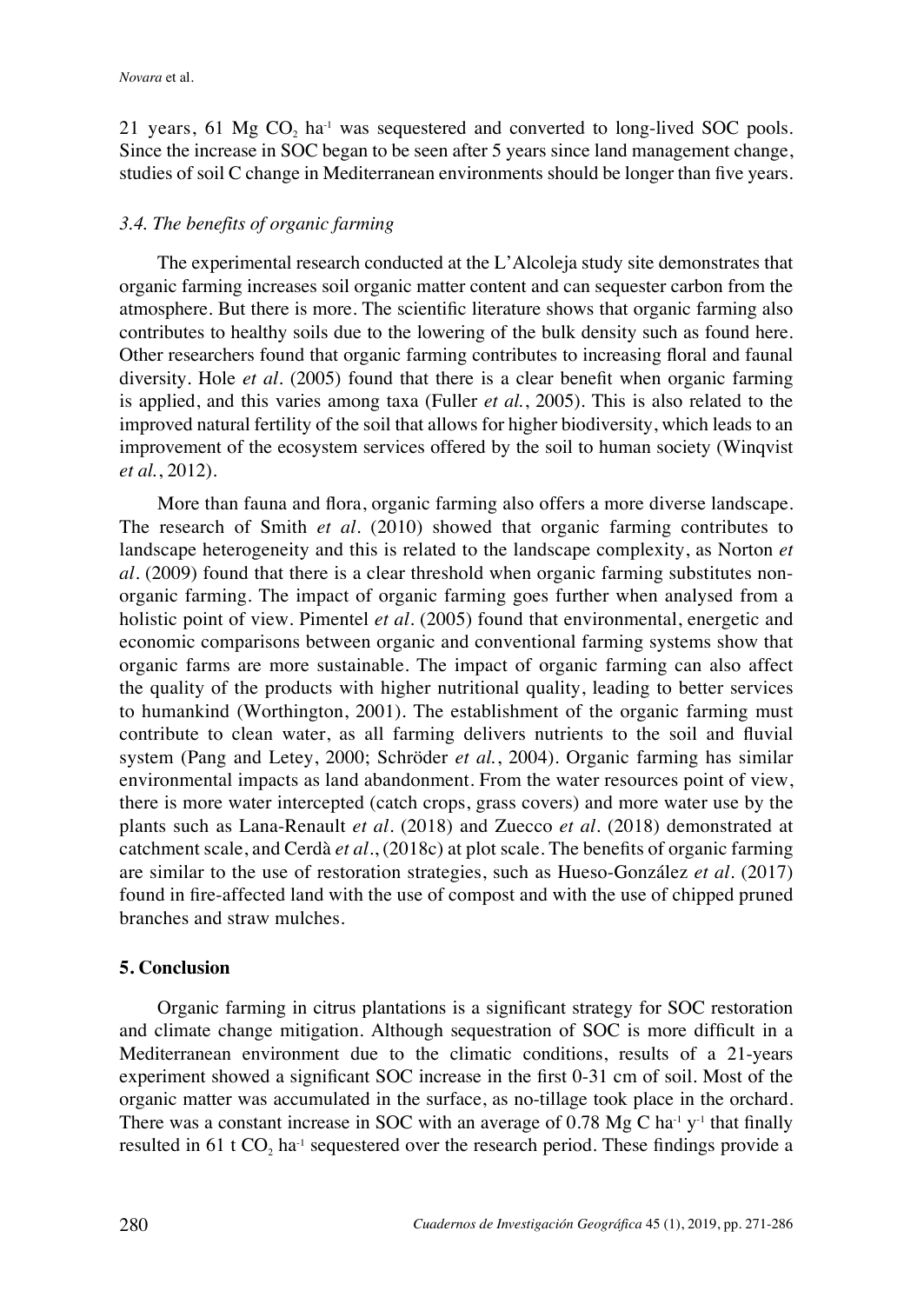quantitative result for C accounting studies; and are helpful to address future policies on soil management.

## **Acknowledgements**

This research was funded by the European Union Seventh Framework Program (FP7/2007- 2013) under grant no. 603498 (RECARE Project) and the research projects GL2008-02879/BTE and LEDDRA 243857.

## **References**

- Adams, W.A. 1973. The Effect of Organic Matter on the Bulk and True Densities of Some Uncultivated Podzolic Soils. *Journal of Soil Science* 24 (1), 10-17. https://doi. org/10.1111/j.1365-2389.1973.tb00737.x.
- Álvaro-Fuentes, J., Plaza-Bonilla, D., Arrúe, J.L., Lampurlanés, J., Cantero-Martínez, C. 2014. Soil organic carbon storage in a no-tillage chronosequence under Mediterranean conditions. *Plant and Soil* 376 (1), 31-41. https://doi.org/10.1007/s11104-012-1167-x.
- Argyropoulos, C., Tsiafouli, M.A., Sgardelis, S.P., Pantis, J.D. 2013. Organic farming without organic products. *Land Use Policy* 32, 324-328. https://doi.org/10.1016/j. landusepol.2012.11.008.
- Averill, C., Turner, B.L., Finzi, A.C. 2014. Mycorrhiza-mediated competition between plants and decomposers drives soil carbon storage. *Nature* 505 (7484), 543-545. https://doi.org/10.1038/ nature12901.
- Benbrook, C., McCullum-Gómez, C. 2009. Organic vs Conventional Farming. *Journal of the Academy of Nutrition and Dietetics* 109 (5), 811. https://doi.org/10.1016/j.jada.2009.03.019.
- Birkhofer, K., Bezemer, T.M., Bloem, J., Bonkowski, M., Christensen, S., Dubois, D., Ekelund, F., Fließbach, A., Gunst, L., Hedlund, K., Mäder, P., Mikola, J., Robin, C., Setälä, H., Tatin-Froux, F., Van der Putten, W.H., Scheu, S. 2008. Long-term organic farming fosters below and aboveground biota: Implications for soil quality, biological control and productivity. *Soil Biology and Biochemistry* 40 (9), 2297-2308 https://doi.org/10.1016/j. soilbio.2008.05.007.
- Borrelli, P., Paustian, K., Panagos, P., Jones, A., Schütt, B., Lugato, E. 2016. Effect of Good Agricultural and Environmental Conditions on erosion and soil organic carbon balance: A national case study. *Land Use Policy* 50, 408-421 https://doi.org/10.1016/j.landusepol.2015.09.033.
- Bowles, T.M., Acosta-Martínez, V., Calderón, F., Jackson, L.E. 2014. Soil enzyme activities, microbial communities, and carbon and nitrogen availability in organic agroecosystems across an intensively-managed agricultural landscape. *Soil Biology and Biochemistry* 68, 252-262. https://doi.org/10.1016/j.soilbio.2013.10.004.
- Catalán, N., Marcé, R., Kothawala, D.N., Tranvik, L.J. 2016. Organic carbon decomposition rates controlled by water retention time across inland waters. *Nature Geoscience* 9 (7), 501-504 https://doi.org/10.1038/ngeo2720.
- Cerdà, A., Morera, A.G., Bodí, M.B. 2009. Soil and water losses from new citrus orchards growing on sloped soils in the western Mediterranean basin. *Earth Surface Processes and Landforms* 34 (13), 1822-1830. https://doi.org/10.1002/esp.1889.
- Cerdà, A., Rodrigo-Comino, J., Novara, A., Brevik, E.C., Vaezi, A.R., Pulido, M., Giménez-Morera, A., Keesstra, S.D. 2018a. Long-term impact of rainfed agricultural land abandonment on soil erosion in the Western Mediterranean basin. *Progress in Physical Geography: Earth and Environment* 42 (2), 202-219. https://doi.org/10.1177/0309133318758521.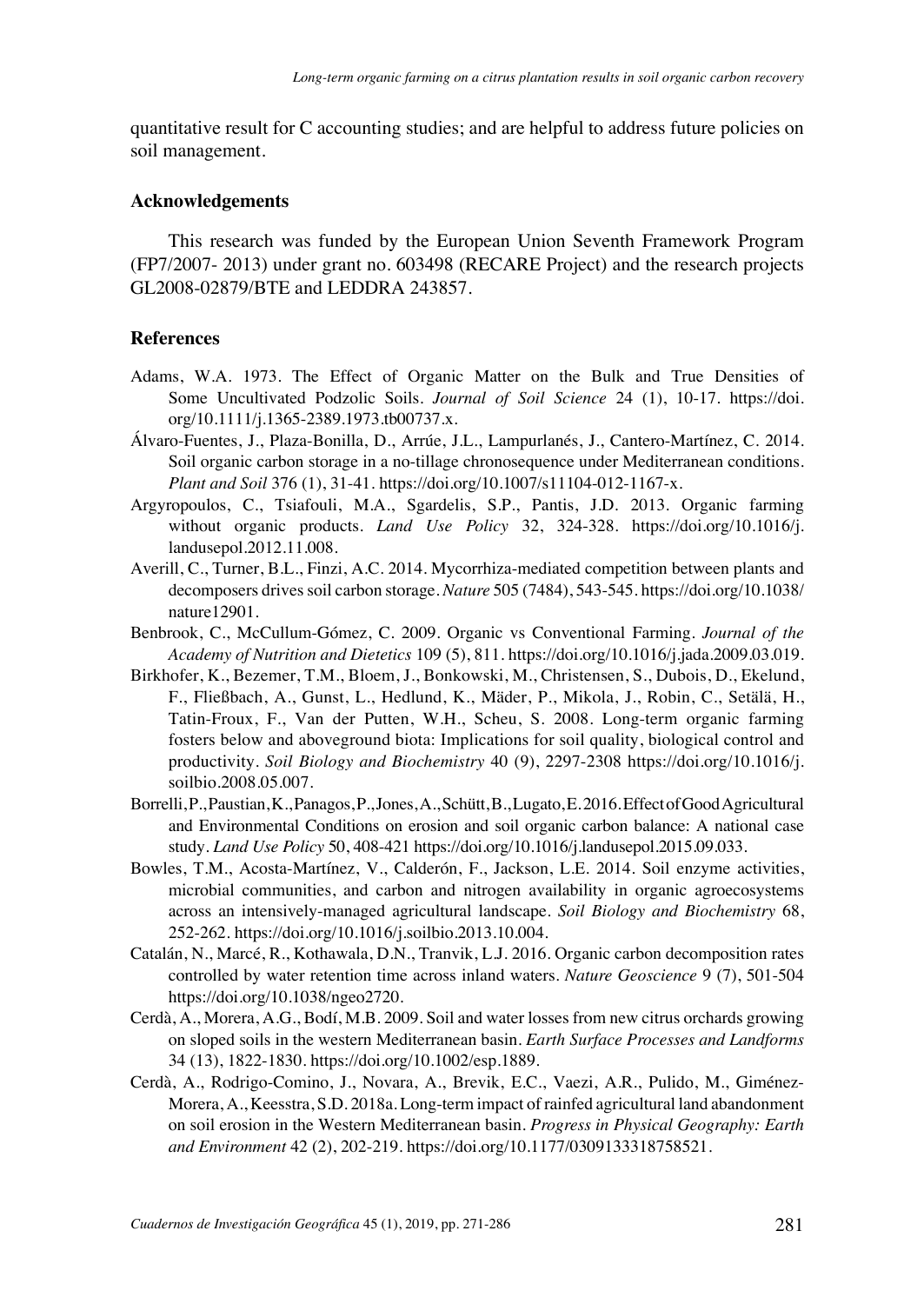- Cerdà, A., Rodrigo-Comino, J., Giménez-Morera, A., Novara, A., Pulido, M., Kapović-Solomun, M., Keesstra, S.D. 2018b. Policies can help to apply successful strategies to control soil and water losses. The case of chipped pruned branches (CPB) in Mediterranean citrus plantations. *Land Use Policy* 75, 734-745. https://doi.org/10.1016/j. landusepol.2017.12.052.
- Cerdà, A., Rodrigo-Comino, J., Giménez-Morera, A., Keesstra, S.D. 2018c. Hydrological and erosional impact and farmer's perception on catch crops and weeds in citrus organic farming in Canyoles river watershed, Eastern Spain. *Agriculture, Ecosystems & Environment* 258, 49-58. https://doi.org/10.1016/j.agee.2018.02.015.
- Crittenden, S.J., Eswaramurthy, T., de Goede, R.G.M., Brussaard, L., Pulleman, M.M. 2014. Effect of tillage on earthworms over short- and medium-term in conventional and organic farming. *Applied Soil Ecology* 83, 140-148 https://doi.org/10.1016/j.apsoil.2014.03.001.
- Crowder, D.W., Northfield, T.D., Strand, M.R., Snyder, W.E. 2010. Organic agriculture promotes evenness and natural pest control. *Nature* 466 (7302), 109-112. https://doi.org/10.1038/ nature09183.
- Davidson, E.A., Janssens, I.A. 2006. Temperature sensitivity of soil carbon decomposition and feedbacks to climate change. *Nature* 440 (7081), 165-173. https://doi.org/10.1038/ nature04514.
- Di Prima, S., Rodrigo-Comino, J., Novara, A., Iovino, M., Pirastru, M., Keesstra, S., Cerdà, A. 2018. Soil Physical Quality of Citrus Orchards Under Tillage, Herbicide, and Organic Managements. *Pedosphere* 28 (3), 463-477 https://doi.org/10.1016/S1002-0160(18)60025-6.
- Ellert, B.H., Bettany, J.R. 1995. Calculation of organic matter and nutrients stored in soils under contrasting management regimes. *Canadian Journal of Soil Science* 75 (4), 529-538. https:// doi.org/10.4141/cjss95-075.
- Fließbach, A., Oberholzer, H-R., Gunst, L., Mäder, P. 2007. Soil organic matter and biological soil quality indicators after 21 years of organic and conventional farming. *Agriculture, Ecosystems & Environment* 118 (1), 273-284. https://doi.org/10.1016/j.agee.2006.05.022.
- Fujisaki, K., Perrin, A-S., Desjardins, T., Bernoux, M., Balbino, L.C., Brossard, M. 2015. From forest to cropland and pasture systems: a critical review of soil organic carbon stocks changes in Amazonia. *Global Change Biology* 21 (7), 2773-2786. https://doi.org/10.1111/gcb.12906.
- Fuller, R., Norton, L., Feber, R., Johnson, P., Chamberlain, D., Joys, A., Mathews, F., Stuart, R., Townsend, M., Manley, W., et al. 2005. Benefits of organic farming to biodiversity vary among taxa. *Biology Letters* 1 (4), 431-434. https://doi.org/10.1098/rsbl.2005.0357.
- Gattinger, A., Muller, A., Haeni, M., Skinner, C., Fliessbach, A., Buchmann, N., Mäder, P., Stolze, M., Smith, P., El Hage Scialabba, N., Niggli, U. 2012. Enhanced top soil carbon stocks under organic farming. *Proceedings of the National Academy of Sciences* 109 (44), 18226-18231. https://doi.org/10.1073/pnas.1209429109.
- Glover, J.D., Reganold, J.P., Andrews, P.K. 2000. Systematic method for rating soil quality of conventional, organic, and integrated apple orchards in Washington State. *Agriculture, Ecosystems & Environment* 80 (1), 29-45. https://doi.org/10.1016/S0167-8809(00)00131-6.
- Gruber, N., Galloway, J.N. 2008. An Earth-system perspective of the global nitrogen cycle. *Nature* 451 (7176), 293-296. https://doi.org/10.1038/nature06592.
- Hole, D.G., Perkins, A.J., Wilson, J.D., Alexander, I.H., Grice, P.V., Evans, A.D. 2005. Does organic farming benefit biodiversity? *Biological Conservation* 122 (1), 113-130. https://doi. org/10.1016/j.biocon.2004.07.018.
- Hondebrink, M.A., Cammeraat, L.H., Cerdà, A. 2017. The impact of agricultural management on selected soil properties in citrus orchards in Eastern Spain: A comparison between conventional and organic citrus orchards with drip and flood irrigation. *Science of The Total Environment* 581, 153-160. https://doi.org/10.1016/j.scitotenv.2016.12.087.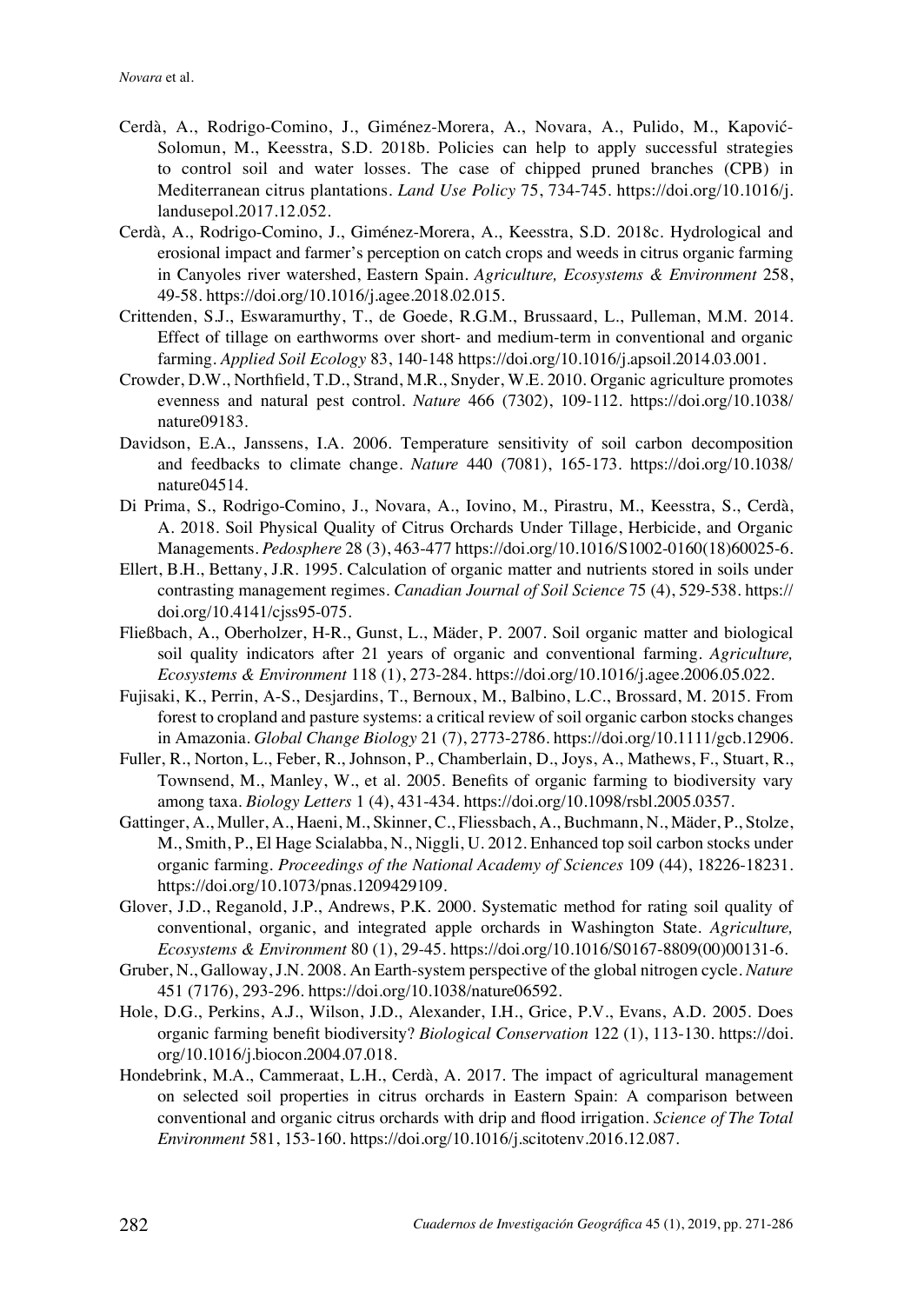- Hueso-González, P., Martínez-Murillo, J.F., Ruiz-Sinoga, J.D. 2017. Benefits of straw and pinus mulch as forest management practices in Mediterranean forests. *Cuadernos de Investigación Geográfica* 43 (1), 189-208. https://doi.org/10.18172/cig.3142.
- Kapović Solomun, M, Barger, N., Cerda, A., Keesstra, S., Marković, M. 2018. Assessing land condition as a first step to achieving land degradation neutrality: A case study of the Republic of Srpska. *Environmental Science & Policy* 90, 19-27. https://doi.org/10.1016/j. envsci.2018.09.014.
- Keesstra, S., Bouma, J., Wallinga, J., Tittonell, P., Smith, P., Cerdà, A., Montanarella, L., Quinton, J.N., Pachepsky, Y., van der Putten, W.H., et al. 2016a. The significance of soils and soil science towards realization of the United Nations Sustainable Development Goals. *SOIL* 2 (2), 111-128. https://doi.org/10.5194/soil-2-111-2016.
- Keesstra, S., Pereira, P., Novara, A., Brevik, E.C., Azorin-Molina, C., Parras-Alcántara, L., Jordán, A., Cerdà, A. 2016b. Effects of soil management techniques on soil water erosion in apricot orchards. *Science of The Total Environment* 551–552, 357-366. https://doi.org/10.1016/j. scitotenv.2016.01.182.
- Keesstra, S., Mol, G., de Leeuw, J., Okx, J., Molenaar, C., de Cleen, M., Visser, S. 2018. Soil-Related Sustainable Development Goals: Four Concepts to Make Land Degradation Neutrality and Restoration Work. *Land* 7 (4), 133. https://doi.org/10.3390/land7040133.
- Keesstra, S., Rodrigo-Comino, J., Novara, A., Giménez-Morera, A., Pulido, M., Di Prima, S., Cerdà, A. 2019. Straw mulch as a sustainable solution to decrease runoff and erosion in glyphosate-treated clementine plantations in Eastern Spain. An assessment using rainfall simulation experiments. *Catena* 174, 95-103. https://doi.org/10.1016/j. catena.2018.11.007.
- Khaleel, R., Reddy, K.R., Overcash, M.R. 1981. Changes in Soil Physical Properties Due to Organic Waste Applications: A Review 1. *Journal of Environmental Quality* 10 (2), 133- 141. https://doi.org/10.2134/jeq1981.00472425001000020002x.
- Kirchhoff, M., Rodrigo-Comino, J., Seeger, M., Ries, J.B. 2017. Soil erosion in sloping vineyards under conventional and organic land use managements (Saar-Mosel Valley, Germany). *Cuadernos de Investigación Geográfica* 43 (1), 119-140 https://doi.org/10.18172/cig.3161.
- Kushwaha, C.P., Tripathi, S.K., Singh, K.P. 2001. Soil organic matter and water-stable aggregates under different tillage and residue conditions in a tropical dryland agroecosystem. *Applied Soil Ecology* 16 (3), 229-241. https://doi.org/10.1016/S0929-1393(00)00121-9.
- Lana-Renault, N., López-Vicente, M., Nadal-Romero, E., Ojanguren, R., Llorente, J.A., Errea, P., Regués, D., Ruiz-Flaño, P., Khorchani, M., Arnáez, J., et al. 2018. Catchment based hydrology under post farmland abandonment scenarios. *Cuadernos de Investigación Geográfica* 44 (2), 503-534. https://doi.org/10.18172/cig.3475.
- Lehmann, J., Kleber, M. 2015. The contentious nature of soil organic matter. *Nature* 528 (7580), 60-68. https://doi.org/10.1038/nature16069.
- Liebig, M.A., Doran, J.W. 1999. Impact of Organic Production Practices on Soil Quality Indicators. *Journal of Environmental Quality* 28 (5), 1601-1609. https://doi.org/10.2134/ jeq1999.00472425002800050026x.
- Lugato, E., Panagos, P., Bampa, F., Jones, A., Montanarella, L. 2014. A new baseline of organic carbon stock in European agricultural soils using a modelling approach. *Global Change Biology* 20 (1), 313-326. https://doi.org/10.1111/gcb.12292.
- Macilwain, C. 2004. Organic: Is it the future of farming? *Nature* 428, 792-793. https://doi. org/10.1038/428792a.
- Maeder, P., Fliessbach, A., Dubois, D., Gunst, L., Fried, P., Niggli, U. 2002. Soil Fertility and Biodiversity in Organic Farming. *Science* 296 (5573), 1694-1697 https://doi.org/10.1126/ science.1071148.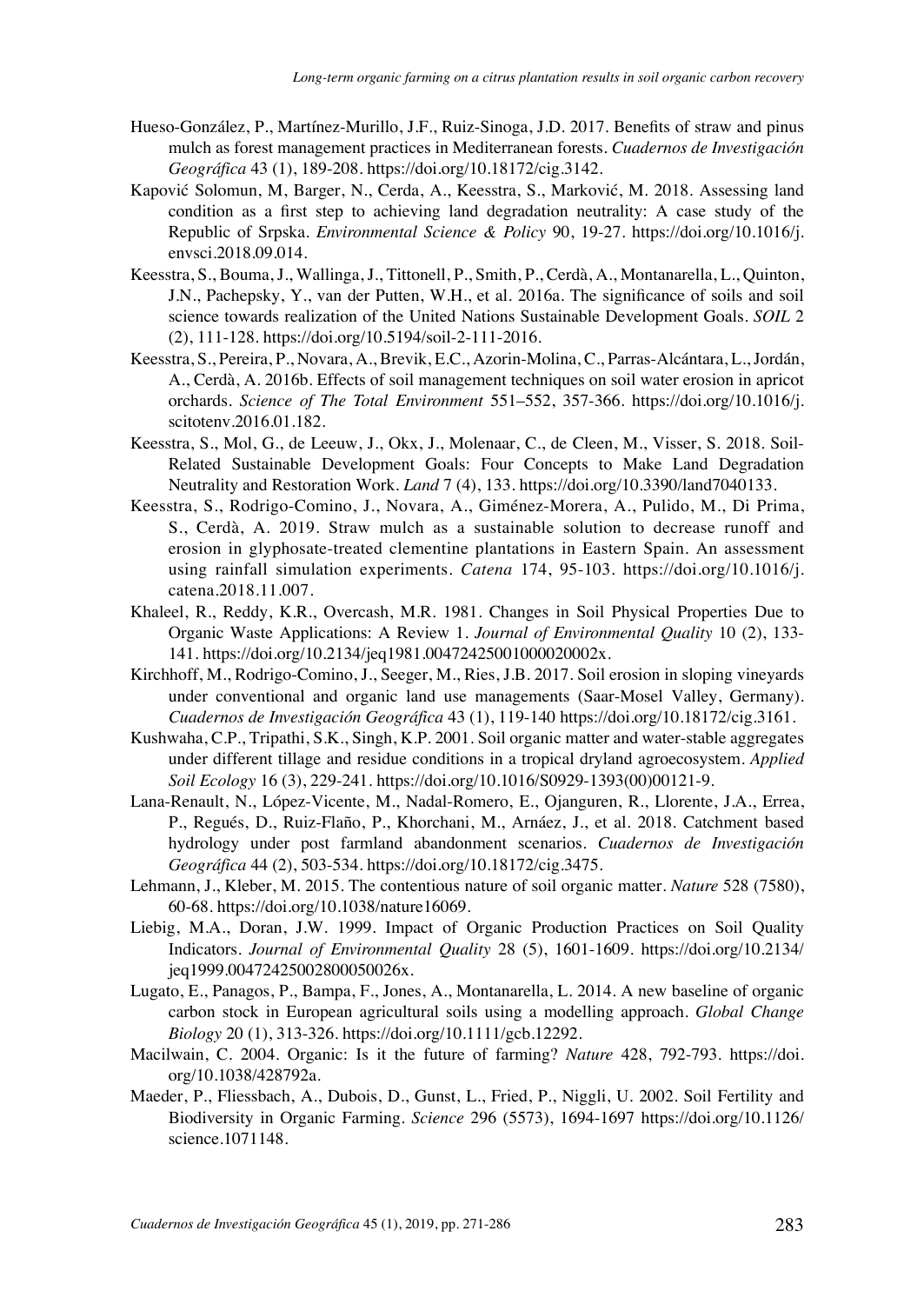- Marinari, S., Mancinelli, R., Campiglia, E., Grego, S. 2006. Chemical and biological indicators of soil quality in organic and conventional farming systems in Central Italy. *Ecological Indicators* 6 (4), 701-711. https://doi.org/10.1016/j.ecolind.2005.08.029.
- Michelsen, J. 2001. Recent Development and Political Acceptance of Organic Farming in Europe. *Sociologia Ruralis* 41 (1), 3-20. https://doi.org/10.1111/1467-9523.00167.
- Montanaro, G., Xiloyannis, C., Nuzzo, V., Dichio, B. 2017. Orchard management, soil organic carbon and ecosystem services in Mediterranean fruit tree crops. *Scientia Horticulturae* 217, 92-101. https://doi.org/10.1016/j.scienta.2017.01.012.
- Norton, L., Johnson, P., Joys, A., Stuart, R., Chamberlain, D., Feber, R., Firbank, L., Manley, W., Wolfe, M., Hart, B., Mathews, F., Macdonald, D., Fuller, R.J. 2009. Consequences of organic and non-organic farming practices for field, farm and landscape complexity. *Agriculture, Ecosystems & Environment* 129 (1), 221-227. https://doi.org/10.1016/j.agee.2008.09.002.
- Novara, A., Poma, I., Sarno, M., Venezia, G., Gristina, L. 2016. Long-Term Durum Wheat-Based Cropping Systems Result in the Rapid Saturation of Soil Carbon in the Mediterranean Semi-arid Environment. *Land Degradation & Development* 27 (3), 612-619. https://doi. org/10.1002/ldr.2468.
- Novara, A., Gristina, L., Sala, G., Galati, A., Crescimanno, M., Cerdà, A., Badalamenti, E., La Mantia, T. 2017. Agricultural land abandonment in Mediterranean environment provides ecosystem services via soil carbon sequestration. *The Science of the Total Environment* 576, 420-429. https://doi.org/10.1016/j.scitotenv.2016.10.123.
- Novara, A., Minacapilli, M., Santoro, A., Rodrigo-Comino, J., Carrubba, A., Sarno, M., Venezia, G., Gristina, L. 2019. Real cover crops contribution to soil organic carbon sequestration in sloping vineyard. *Science of The Total Environment* 652, 300-306. https://doi.org/10.1016/j. scitotenv.2018.10.247.
- Pagliai, M. 1988. Soil porosity aspects. *International Agrophysics* 4, 215–232.
- Paleari, S. 2017. Is the European Union protecting soil? A critical analysis of Community environmental policy and law. *Land Use Policy* 64, 163-173. https://doi.org/10.1016/j. landusepol.2017.02.007.
- Panagos, P., Imeson, A., Meusburger, K., Borrelli, P., Poesen, J., Alewell, C. 2016. Soil Conservation in Europe: Wish or Reality? *Land Degradation & Development* 27 (6), 1547- 1551. https://doi.org/10.1002/ldr.2538.
- Pang, X.P., Letey, J. 2000. Organic Farming Challenge of Timing Nitrogen Availability to Crop Nitrogen Requirements. *Soil Science Society of America Journal* 64 (1), 247-253. https://doi. org/10.2136/sssaj2000.641247x.
- Périé, C., Ouimet, R. 2008. Organic carbon, organic matter and bulk density relationships in boreal forest soils. *Canadian Journal of Soil Science* 88 (3), 315-325. https://doi.org/10.4141/ CJSS06008.
- Pimentel, D., Hepperly, P., Hanson, J., Douds, D., Seidel, R. 2005. Environmental, Energetic, and Economic Comparisons of Organic and Conventional Farming Systems. *BioScience* 55 (7), 573-582. https://doi.org/10.1641/00063568(2005)055[0573:EEAECO]2.0.CO;2.
- Reganold, J.P., Glover, J.D., Andrews, P.K., Hinman, H.R. 2001. Sustainability of three apple production systems. *Nature* 410 (6831), 926-930. https://doi.org/10.1038/35073574.
- Rigby, D., Cáceres, D. 2001. Organic farming and the sustainability of agricultural systems. *Agricultural Systems* 68 (1), 21-40. https://doi.org/10.1016/S0308-521X(00)00060-3.
- Schillaci, C., Acutis, M., Lombardo, L., Lipani, A., Fantappiè, M., Märker, M., Saia, S. 2017. Spatio-temporal topsoil organic carbon mapping of a semi-arid Mediterranean region: The role of land use, soil texture, topographic indices and the influence of remote sensing data to modelling. *Science of The Total Environment* 601-602, 821-832. https://doi.org/10.1016/j. scitotenv.2017.05.239.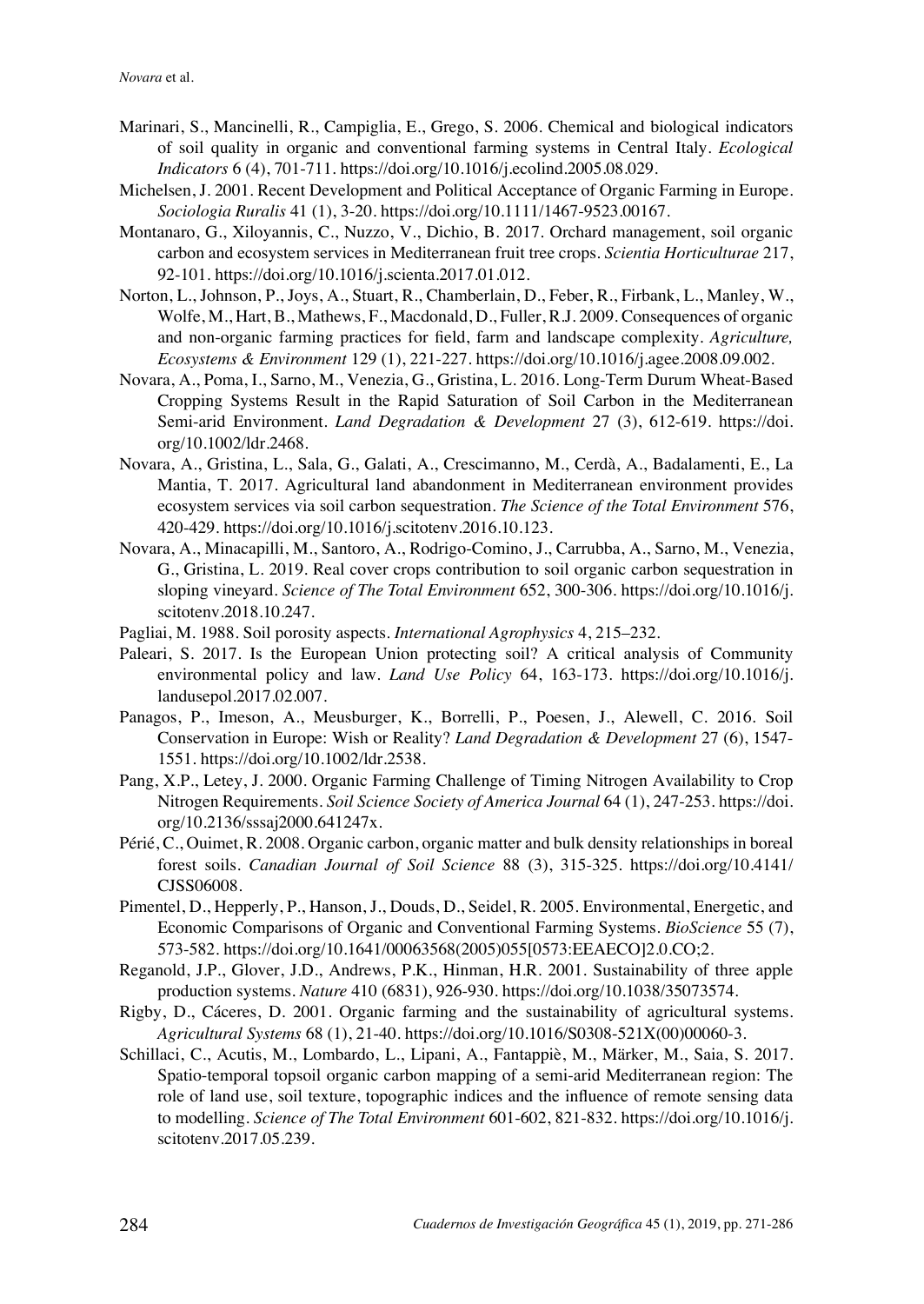- Schjønning, P., Elmholt, S., Munkholm, L.J., Debosz, K. 2002. Soil quality aspects of humid sandy loams as influenced by organic and conventional long-term management. *Agriculture, Ecosystems & Environment* 88 (3), 195-214. https://doi.org/10.1016/S0167-8809(01)00161-X.
- Schröder, J.J., Scholefield, D., Cabral, F., Hofman, G. 2004. The effects of nutrient losses from agriculture on ground and surface water quality: the position of science in developing indicators for regulation. *Environmental Science & Policy* 7 (1), 15-23. https://doi. org/10.1016/j.envsci.2003.10.006.
- Seufert, V., Ramankutty, N., Mayerhofer, T. 2017. What is this thing called organic? How organic farming is codified in regulations. *Food Policy* 68, 10-20. https://doi.org/10.1016/j. foodpol.2016.12.009.
- da Silva, A.P., Nadler, A., Kay, B. 2001. Factors contributing to temporal stability in spatial patterns of water content in the tillage zone. *Soil and Tillage Research* 58 (3–4), 207-218. https://doi.org/10.1016/S0167-1987(00)00169-0.
- Skinner, C., Gattinger, A., Muller, A., Mäder, P., Flieβbach, A., Stolze, M., Ruser, R., Niggli, U. 2014. Greenhouse gas fluxes from agricultural soils under organic and non-organic management — A global meta-analysis. *Science of The Total Environment* 468-469, 553- 563. https://doi.org/10.1016/j.scitotenv.2013.08.098.
- Smith, P. 2016. Soil carbon sequestration and biochar as negative emission technologies. *Global Change Biology* 22 (3), 1315-1324. https://doi.org/10.1111/gcb.13178.
- Smith, H.G., Dänhardt, J., Lindström, Å., Rundlöf, M. 2010. Consequences of organic farming and landscape heterogeneity for species richness and abundance of farmland birds. *Oecologia* 162 (4), 1071-1079. https://doi.org/10.1007/s00442-010-1588-2.
- Smith, P., Cotrufo, M.F., Rumpel, C., Paustian, K., Kuikman, P.J., Elliott, J.A., McDowell, R., Griffiths, R.I., Asakawa, S., Bustamante, M., House, J.I., Sobocká, J., Harper, R., Pan, G., West, P.C., Gerber, J.S., Clark, J.M., Adhya, T., Scholes, R.J., Scholes, M.C. 2015. Biogeochemical cycles and biodiversity as key drivers of ecosystem services provided by soils. *SOIL* 1 (2), 665-685. https://doi.org/10.5194/soil-1-665-2015
- Soil Survey Staff. 2014. *Keys to Soil Taxonomy*, 12<sup>th</sup> ed. USDA-Natural Resources Conservation Service, Washington DC.
- Sommer, R., Bossio, D. 2014. Dynamics and climate change mitigation potential of soil organic carbon sequestration. *Journal of Environmental Management* 144, 83-87. https://doi. org/10.1016/j.jenvman.2014.05.017.
- Vicente-Vicente, J.L., García-Ruiz, R., Francaviglia, R., Aguilera, E., Smith, P. 2016. Soil carbon sequestration rates under Mediterranean woody crops using recommended management practices: A meta-analysis. *Agriculture, Ecosystems & Environment* 235, 204-214. https:// doi.org/10.1016/j.agee.2016.10.024.
- Walkley, A., Black, I.A. 1934. An examination of the Degtjareff method for determining soil organic matter, and a proposed modification of the chromic acid titration method. *Soil Science* 37 (1), 29-38
- Walmsley, A., Cerdà, A. 2017. Soil macrofauna and organic matter in irrigated orchards under Mediterranean climate. *Biological Agriculture & Horticulture* 33 (4), 247-257. https://doi.or g/10.1080/01448765.2017.1336486.
- Wang, L., Wang, Y., Saskia, K., Artemi, C., Ma, B., Wu, F. 2018. Effect of soil management on soil erosion on sloping farmland during crop growth stages under a large-scale rainfall simulation experiment. *Journal of Arid Land* 10 (6), 921-931. https://doi.org/10.1007/ s40333-018-0016-z.
- Winqvist, C., Ahnström, J., Bengtsson, J. 2012. Effects of organic farming on biodiversity and ecosystem services: taking landscape complexity into account. *Annals of the New York Academy of Sciences* 1249, 191-203. https://doi.org/10.1111/j.1749-6632.2011.06413.x.